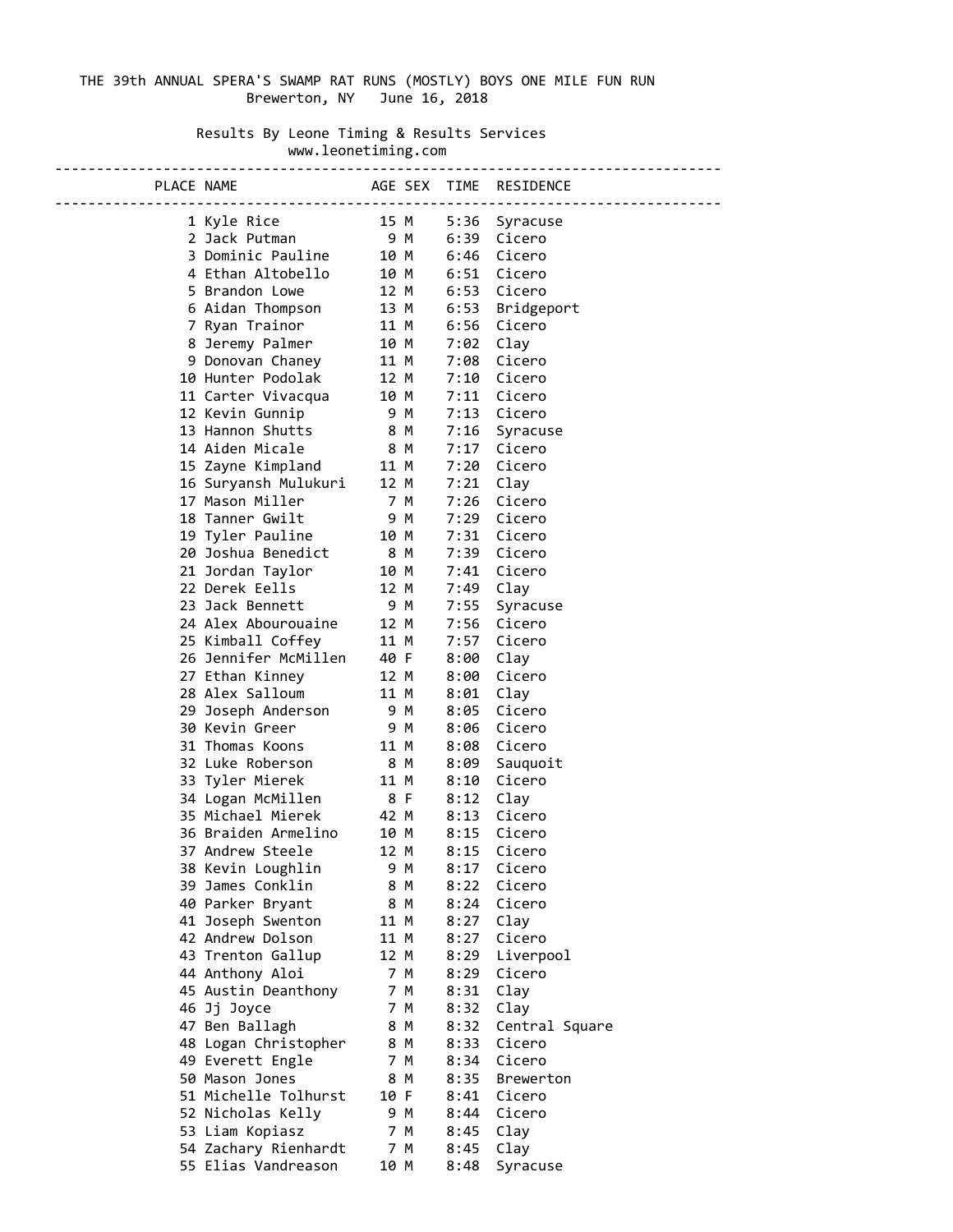| 56 Gavin Lowe                    | 10 M |     | 8:49         | Cicero           |
|----------------------------------|------|-----|--------------|------------------|
| 57 Anthony Valvo                 |      | 6 M | 8:51         | Cicero           |
| 58 Tucker Caracci                |      | 6 M | 8:52         | Bridgeport       |
| 59 Thomas Caracci                | 34 M |     | 8:53         | Bridgeport       |
| 60 Dylan Fournier                | 11 M |     | 8:58         | Cicero           |
| 61 Alex Mueller                  | 15 M |     | 9:00         | Syracuse         |
| 62 Evan Bold                     | 11 M |     | 9:03         | Cicero           |
| 63 Carter Breed                  |      | 7 M | 9:03         | Cicero           |
| 64 Mason Christopher             |      | 8 M | 9:04         | Cicero           |
| 65 Dante Kimpland                | 14 M |     | 9:08         | Cicero           |
| 66 Jackson Haines                |      | 6 M | 9:14         | Cicero           |
| 67 Geoff Haines                  | 33 M |     | 9:14         | Cicero           |
| 68 Blake Gasque                  | 10 M |     | 9:17         | Cicero           |
| 69 Alex Pfautz                   |      | 9 M | 9:17         | Clay             |
| 70 Joe Fiori                     |      | 9 M | 9:19         | Cicero           |
| 71 Griffin Podolak               |      | 7 M | 9:21         | Cicero           |
| 72 Elijah Bailey                 |      | 7 M | 9:22         | Syracuse         |
| 73 Jace Wentovich                |      | 7 M | 9:22         | Cicero           |
| 74 Tyler Kondrk                  |      | 8 M | 9:22         | Cicero           |
| 75 Jason Kondrk                  | 36 M |     | 9:22         | Cicero           |
| 76 Akshat Saxena                 |      | 6 M | 9:23         | Fayetteville     |
| 77 Shane Bovaird                 | 11 M |     | 9:24         | Cicero           |
| 78 Colton Chaney                 |      | 9 M | 9:25         | Cicero           |
| 79 Dakota Hunkins                | 13 M |     | 9:26         | Cicero           |
| 80 Mason Devereaux               | 10 M |     | 9:27         | Clay             |
| 81 Nathaniel Wright              | 10 M |     | 9:28         | Cicero           |
| 82 Kyle Cody                     | 19 M |     | 9:28         | Cicero           |
| 83 Jace Cody                     |      | 9 M | 9:28         | Cicero           |
| 84 Aidan Schwerdt                | 10 M |     | 9:29         | Syracuse         |
| 85 Lincoln Miller                |      | 6 M | 9:29         | Cicero           |
| 86 Ron Miller<br>87 Mason Turner | 63 M | 8 M | 9:30         | Syracuse         |
| 88 Drew Domanico                 | 10 M |     | 9:32<br>9:36 | Cicero<br>Cicero |
| 89 Brayden Fournier              |      | 7 M | 9:38         | Cicero           |
| 90 Aiden Domanico                |      | 8 M | 9:40         | Cicero           |
| 91 Kyle Evans                    |      | 9 M | 9:40         | Cicero           |
| 92 Michael Podolak               | 37 M |     | 9:43         | Cicero           |
| 93 Jackson Vivacqua              |      | 8 M | 9:46         | Cicero           |
| 94 Owen Klei                     | 10 M |     | 9:47         | Bridgeport       |
| 95 Stephen Gwilt                 | 45 M |     | 9:47         | Cicero           |
| 96 Aiden Hanas                   | 12 M |     | 9:47         | Clay             |
| 97 Aaron Walker                  |      | 6 M | 9:49         | Clay             |
| 98 Benjamin Rawson               |      | 6 M | 9:53         | Cicero           |
| 99 Connor Bovaird                |      | 9 M | 9:57         | Cicero           |
| 100 Bryce Egan                   | 11 M |     | 10:00        | Cicero           |
| 101 Ethan Hanson                 |      | 9 M | 10:02        | Cicero           |
| 102 Owen Ronneburger             |      | 7 M | 10:06        | Cicero           |
| 103 Lucas Hanson                 |      | 6 M | 10:07        | Cicero           |
| 104 Owen Boyles                  |      | 7 M | 10:11        | Cicero           |
| 105 Chase Tyler                  |      | 8 M | 10:15        | Cicero           |
| 106 Rocco Valvo                  |      | 9 M | 10:16        | Cicero           |
| 107 Sean Loughlin                | 11 M |     | 10:22        | Cicero           |
| 108 Parker Caracci               |      | 8 M | 10:24        | Bridgeport       |
| 109 Brandon Beckett              |      | 6 M | 10:26        | Clay             |
| 110 Christopher Reeve            |      | 8 M | 10:32        | Cicero           |
| 111 Kayden Drew                  | 12 M |     | 10:33        | Syracuse         |
| 112 Liam Kavanagh                | 10 M |     | 10:33        | Syracuse         |
| 113 Jagger Santoro               |      | 7 M | 10:34        | Cicero           |
| 114 Matthew Kavanagh             | 24 M |     | 10:34        | Cicero           |
| 115 Marc Damico                  |      | 6 M | 10:35        | Cicero           |
| 116 Aaron Skiff                  |      | 9 M | 10:37        | Brewerton        |
| 117 Frank Aloi                   | 42 M |     | 10:38        | Cicero           |
| 118 Christopher Schlecht 46 M    |      |     | 10:38        | Cicero           |
| 119 Carter Schlecht              |      | 6 M | 10:38        | Cicero           |
| 120 Carter Klei                  |      | 8 M | 10:39        | Bridgeport       |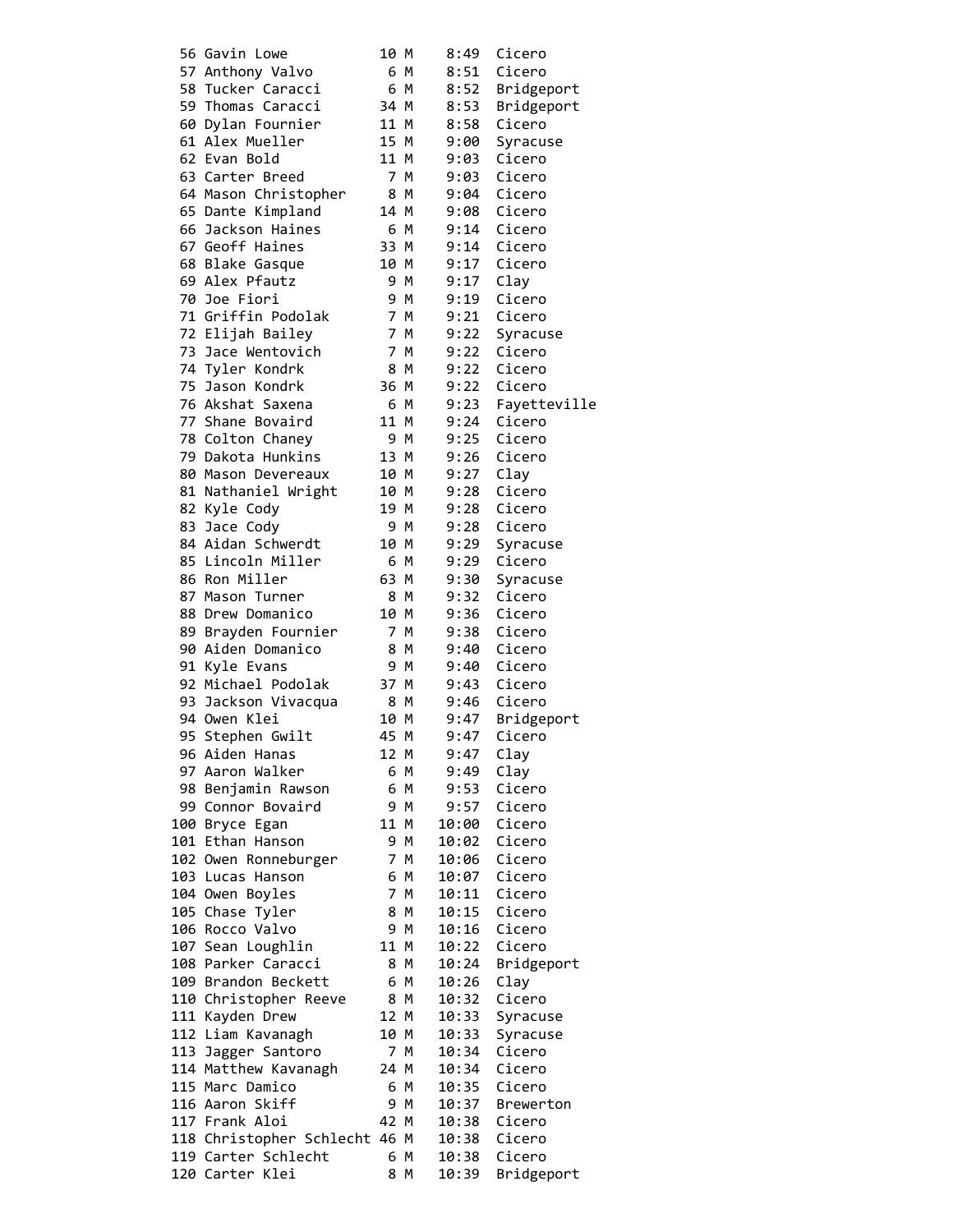|  | 121 Luca Kiesznowski          | 11 M |      | 10:44        | North Syracuse  |
|--|-------------------------------|------|------|--------------|-----------------|
|  | 122 Joe Santoro               | 41 M |      | 10:44        | Cicero          |
|  | 123 Jaxon Santoro             | 8 M  |      | 10:46        | Cicero          |
|  |                               |      |      |              |                 |
|  | 124 Julie Santoro             | 37 F |      | 10:48        | Cicero          |
|  | 125 Joseph Cody               | 17 M |      | 10:53 Cicero |                 |
|  | 126 Connor Reid               | 7 M  |      | 10:54 Cicero |                 |
|  | 127 Timothy Cody              | 48 M |      | 10:54 Cicero |                 |
|  |                               |      |      |              |                 |
|  | 128 Ava Bellucci              | 6 F  |      | 10:58        | Cicero          |
|  | 129 Logan Bonaventura         | 7 M  |      | 10:59        | Clay            |
|  | 130 Samantha Damico           | 8 F  |      | 11:00        | Cicero          |
|  | 131 Zachary Kelly             |      | 7 M  | 11:08        | Cicero          |
|  |                               |      |      |              |                 |
|  | 132 Anthony Brown             | 7 M  |      | 11:11        | Syracuse        |
|  | 133 Jacob Salloum             | 6 M  |      | 11:21        | Clay            |
|  | 134 Jack Stasko               | 6 M  |      | 11:25        | Cicero          |
|  | 135 Jayden Hunkins            | 11 M |      |              | 11:30 Cicero    |
|  | 136 Tiffany Tarbe             | 38 F |      | 11:31        | Cicero          |
|  |                               |      |      |              |                 |
|  | 137 David Tarbe               | 38 M |      | 11:31        | Cicero          |
|  | 138 Logan Tarbe               | 5 M  |      | 11:31        | Cicero          |
|  | 139 Suzanne Wheeler           | 34 F |      | 11:33        | Kirkville       |
|  | 140 Jacob Wheeler             | 7 M  |      | 11:33        | Kirkville       |
|  |                               | 37 M |      |              |                 |
|  | 141 Ronnie Miller             |      |      | 11:34 Cicero |                 |
|  | 142 Jason Moseley             | 6 M  |      | 11:38        | Bridgeport      |
|  | 143 John Egan                 | 45 M |      | 11:39        | Cicero          |
|  | 144 Liam Egan                 | 7 M  |      | 11:40        | Cicero          |
|  | 145 Dominic Colavecchio 8 M   |      |      | 11:41        |                 |
|  |                               |      |      |              | Brewerton       |
|  | 146 Nathan Thayer             |      | 9 M  | 11:42        | Cicero          |
|  | 147 Quentin Canastra          | 8 M  |      | 11:47        | Cicero          |
|  | 148 Chase Gould               | 7 M  |      | 11:52        | Clay            |
|  | 149 Gabriel Kontak            | 7 M  |      | 11:55        |                 |
|  |                               |      |      |              | Clay            |
|  | 150 Ian Mueller               | 12 M |      | 12:01        | Syracuse        |
|  | 151 Wyatt Fleming             | 9 M  |      | 12:03        | Cicero          |
|  | 152 Ella Lawrence             | 13 F |      | 12:08        | Cicero          |
|  | 153 Jake Griffin              | 13 M |      | 12:08        | Cicero          |
|  |                               |      |      |              |                 |
|  | 154 Luca Green                | 5 M  |      | 12:09        | Cicero          |
|  | 155 Garrett Fleming           | 8 M  |      | 12:11        | Cicero          |
|  | 156 Colson Frezza             | 8 M  |      | 12:21 Cicero |                 |
|  | 157 Shannon Frezza            |      | 37 F | 12:22 Cicero |                 |
|  |                               | 7 M  |      |              |                 |
|  | 158 Noah Kopiasz              |      |      | 12:24        | Clay            |
|  | 159 Casey Mierek              | 10 M |      | 12:36        | Cicero          |
|  | 160 Ian Cramer                |      | 7 M  | 12:36        | North Syracuse  |
|  | 161 Levi Frezza               | 6 M  |      |              | 12:36 Cicero    |
|  | 162 Kimberly Mierek 41 F      |      |      | 12:36        | Cicero          |
|  |                               |      |      |              |                 |
|  | 163 Matthew Serow             | 5 M  |      | 12:44        | Cicero          |
|  | 164 Ashley Kelly              | 33 F |      | 12:44        | Cicero          |
|  | 165 Anthony Serow             | 6 M  |      | 12:45        | Cicero          |
|  | 166 James Ginsburg            | 6 M  |      | 12:45        | North Syracuse  |
|  | 167 Emily Devaul-Monteir 24 F |      |      | 12:46        | N. Attleboro    |
|  |                               |      |      |              |                 |
|  | 168 Donovan Colavecchio 5 M   |      |      | 12:50        | Brewerton       |
|  | 169 Jennifer Kondrk           | 34 F |      | 12:51        | Cicero          |
|  | 170 Mason Kondrk              | 5 M  |      | 12:51        | Cicero          |
|  | 171 Luke Sant                 | 7 M  |      | 12:54        | Cicero          |
|  |                               |      |      |              |                 |
|  | 172 Steven Duke, Jr.          | 7 M  |      | 12:57        | Cicero          |
|  | 173 Tyler Frezza              | 34 M |      | 12:57        | Cicero          |
|  | 174 Liam Hough                | 5 M  |      | 13:00        | Cicero          |
|  | 175 Catherine Podolak 42 F    |      |      | 13:04        | Cicero          |
|  |                               | 8 M  |      |              |                 |
|  | 176 Matthew Daz               |      |      | 13:17        | Cicero          |
|  | 177 Ruth Daz                  | 42 F |      | 13:17        | Cicero          |
|  | 178 Joe Palumbo               | 33 M |      | 13:18        | Clay            |
|  | 179 Dominic Palumbo           | 8 M  |      | 13:19        | Clay            |
|  | 180 Jace Bovaird              | 14 M |      | 13:23        | Cicero          |
|  |                               |      |      |              |                 |
|  | 181 Edward Trew               | 9 M  |      | 13:23        | Cicero          |
|  | 182 Paul Trew                 | 60 M |      |              | 13:23 Cicero    |
|  | 183 James Praino              | 30 M |      |              | 13:35 Liverpool |
|  | 184 Jack Praino               | 4 M  |      | 13:35        | Liverpool       |
|  | 185 Anel Sabic                |      |      |              |                 |
|  |                               | 8 M  |      | 13:36        | Cicero          |